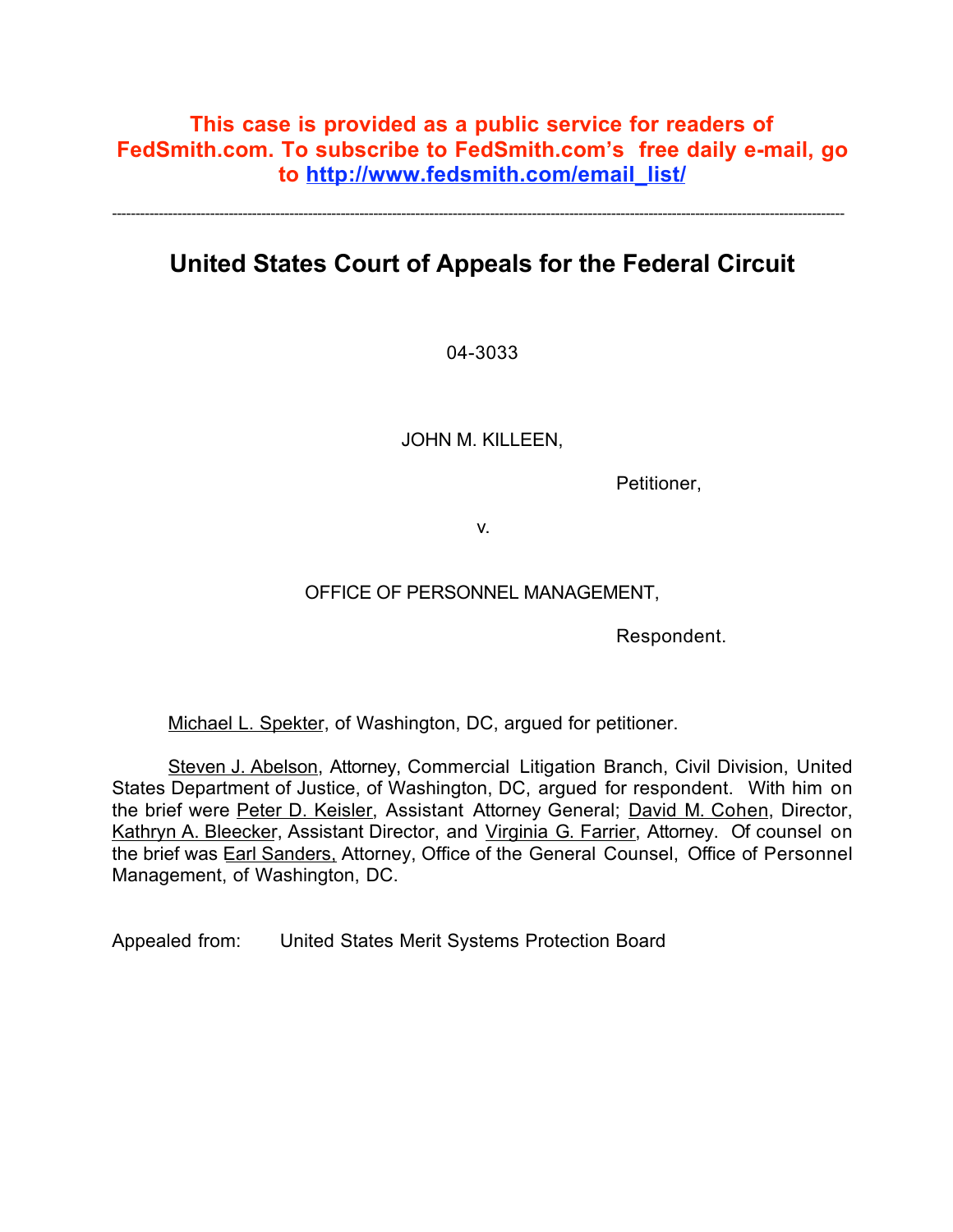# **United States Court of Appeals for the Federal Circuit**

04-3033

JOHN M. KILLEEN,

Petitioner,

v.

OFFICE OF PERSONNEL MANAGEMENT,

Respondent.

DECIDED: August 31, 2004 \_\_\_\_\_\_\_\_\_\_\_\_\_\_\_\_\_\_\_\_\_\_\_

\_\_\_\_\_\_\_\_\_\_\_\_\_\_\_\_\_\_\_\_\_\_\_

Before RADER, GAJARSA, and PROST, Circuit Judges.

GAJARSA, Circuit Judge.

John M. Killeen ("Killeen") appeals from the final order of the Merit Systems Protection Board ("Board") denying his petition for review of the initial decision of an administrative judge and, consequently, affirming the Office of Personnel Management's ("OPM's") computation of Killeen's retirement annuity. Killeen v. Office of Pers. Mgmt., No. CH-0831-02-0608-I-1 (Sept. 23, 2003) ("Final Order"); Killeen v. Office of Pers. Mgmt., No. CH-0831-02-0608-I-1 (Sept. 20, 2002) ("Initial Decision"). Because we find that subsection (f)(2) of OPM's implementing regulation, 5 C.F.R. § 831.703, is inconsistent with the statute it implements, 5 U.S.C. § 8339(p), we reverse the decision of the Board and remand for further proceedings.

#### I. BACKGROUND

Killeen worked as an air traffic controller from September 6, 1981, until his retirement on September 8, 2001. Killeen worked a full-time schedule of eighty hours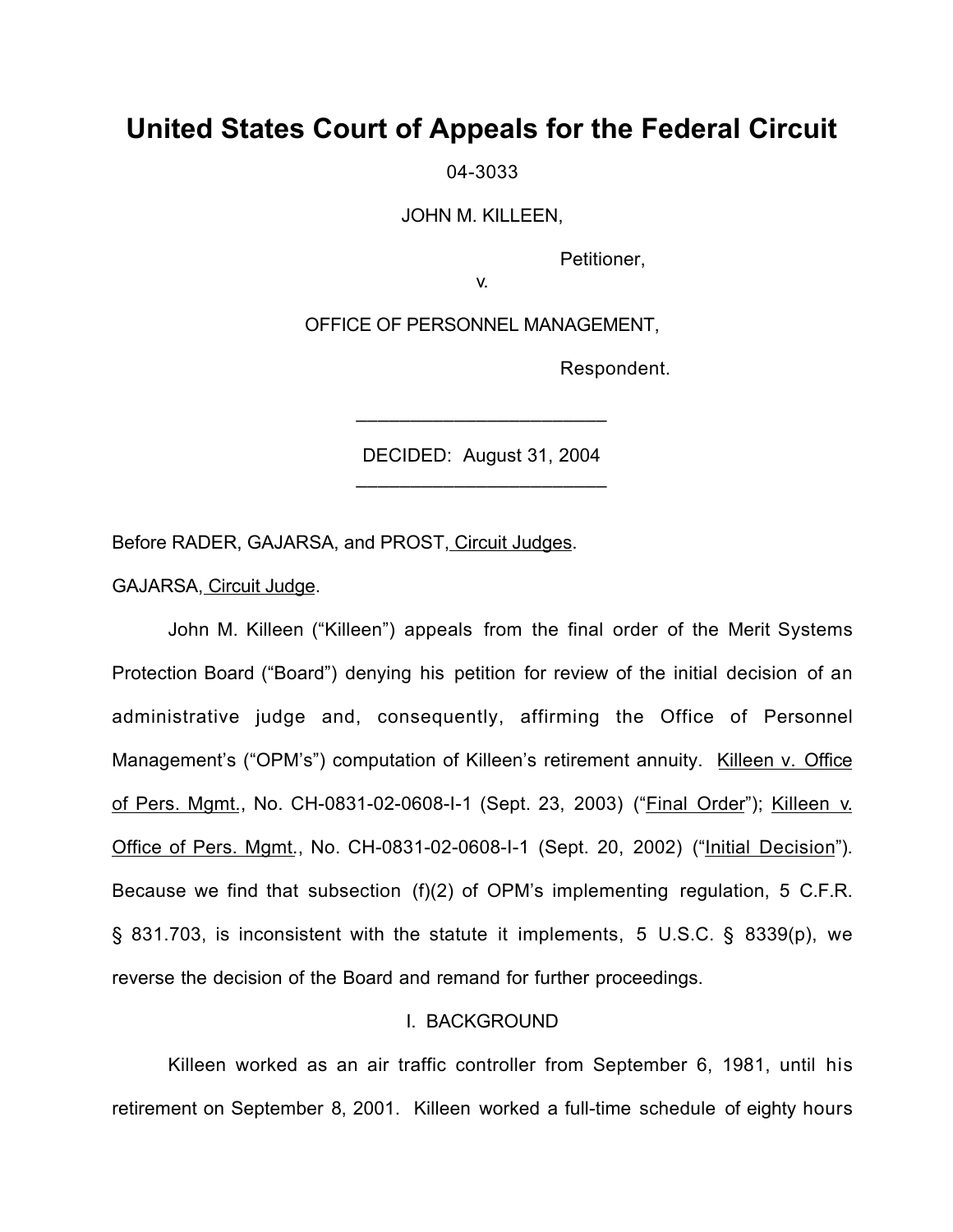per eighty-hour pay period until March 30, 1997, at which time he switched to a part-

time schedule of forty-eight hours per eighty-hour pay period, which he maintained until

he retired.

Air traffic controllers are entitled to annuity benefits as provided by statute:

An employee who is voluntarily or involuntarily separated from the service, except by removal for cause on charges of misconduct or delinquency, after completing 25 years of service as an air traffic controller or after becoming 50 years of age and completing 20 years of service as an air traffic controller, is entitled to an annuity.

5 U.S.C. § 8336(e) (2000). The amount of the annuity to which the air traffic controller is

entitled is similarly controlled by statute:

The annuity of an employee retiring under section 8336(e) of this title is computed under subsection (a) of this section. That annuity may not be less than 50 percent of the average pay of the employee unless such employee has received, pursuant to section 8342 of this title, payment of the lump-sum credit attributable to deductions under section 8334(a) of this title during any period of employment as an air traffic controller and such employee has not deposited in the Fund the amount received, with interest, pursuant to section 8334(d)(1) of this title.

5 U.S.C. § 8339(e) (2000) (emphasis added). Subsection (a), referenced above in

subsection (e), provides the formula for calculating the annuity due an air traffic

controller:

Except as otherwise provided by this section, the annuity of an employee retiring under this subchapter is—

- (1) 1 1/2 percent of his average pay multiplied by so much of his total service as does not exceed 5 years; plus
- (2) 1 3/4 percent of his average pay multiplied by so much of his total service as exceeds 5 years but does not exceed 10 years; plus
- (3) 2 percent of his average pay multiplied by so much of his total service as exceeds 10 years.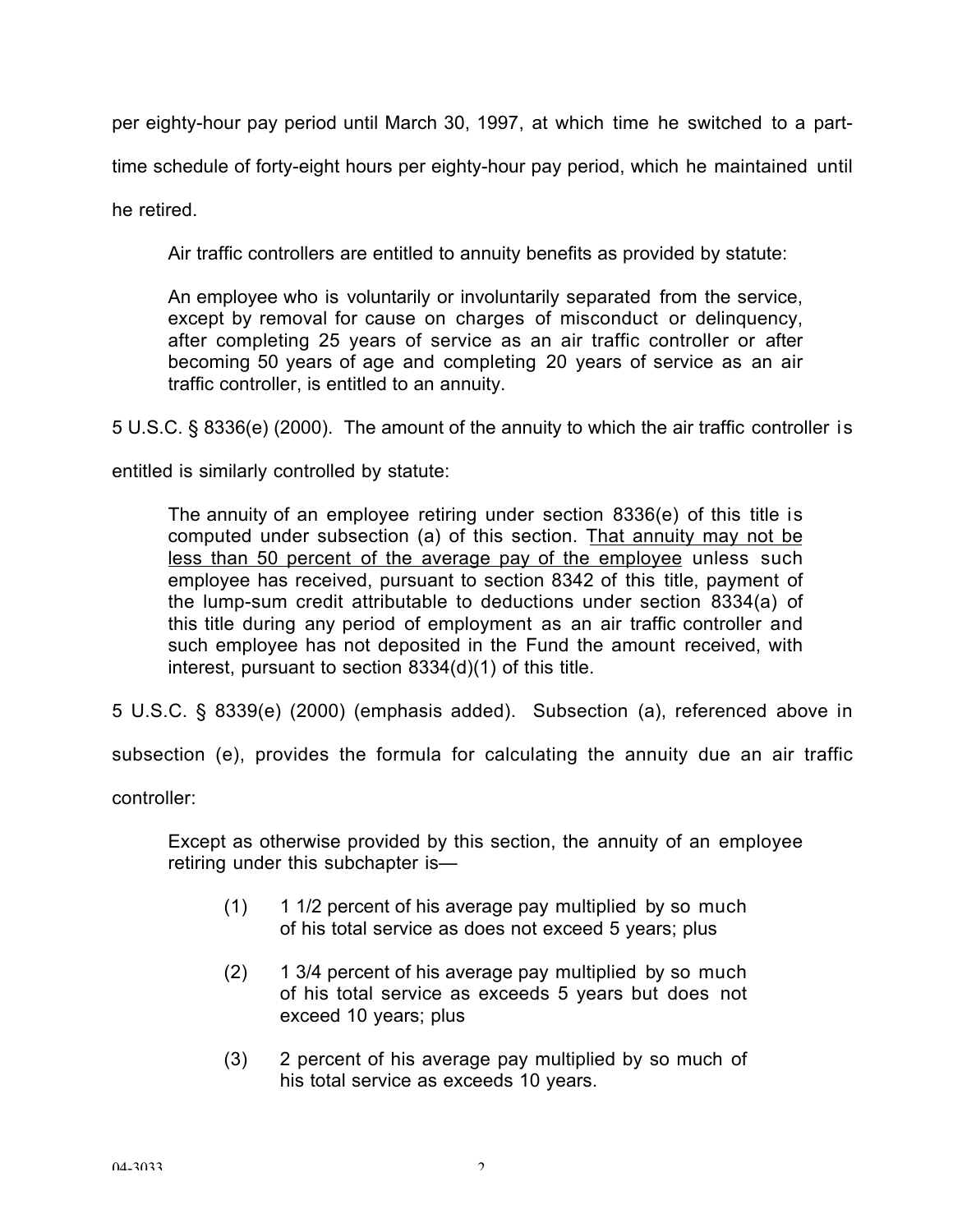However, when it results in a larger annuity, 1 percent of his average pay plus \$25 is substituted for the percentage specified by paragraph (1), (2), or (3) of this subsection, or any combination thereof.

5 U.S.C. § 8339(a). The "average pay" referred to in section 8339(e) is also defined by statute as:

the largest annual rate resulting from averaging an employee's or Member's rates of basic pay in effect over any 3 consecutive years of creditable service

5 U.S.C. § 8331(4) (2000). The three highest paying years, or "high-3," are used to calculate the average pay.

As his retirement approached, Killeen calculated his annuity according to the above statutes and found a discrepancy with the amount proposed by OPM. He contacted OPM regarding the discrepancy and received a written response on September 12, 2001, explaining that the method of calculation that he used was incorrect. His error, OPM explained, was in the value of average pay used by Killeen to calculate the 50% minimum annuity limit imposed by section 8339(e). According to OPM, the correct average pay value when calculating the 50% minimum annuity amount was the high-3 average of pay actually received by an air traffic controller, which, in Killeen's case, occurred during his final three years of full-time service. Killeen's part-time work periods, although paid at a higher pay rate than his full-time service, resulted in less actual pay received and therefore did not count as the high-3 for the average pay calculation.

Killeen objected to OPM's use of pay received, rather than pay rates in calculating his 50% minimum annuity amount. The basis of his objection was subsection (p), which explains: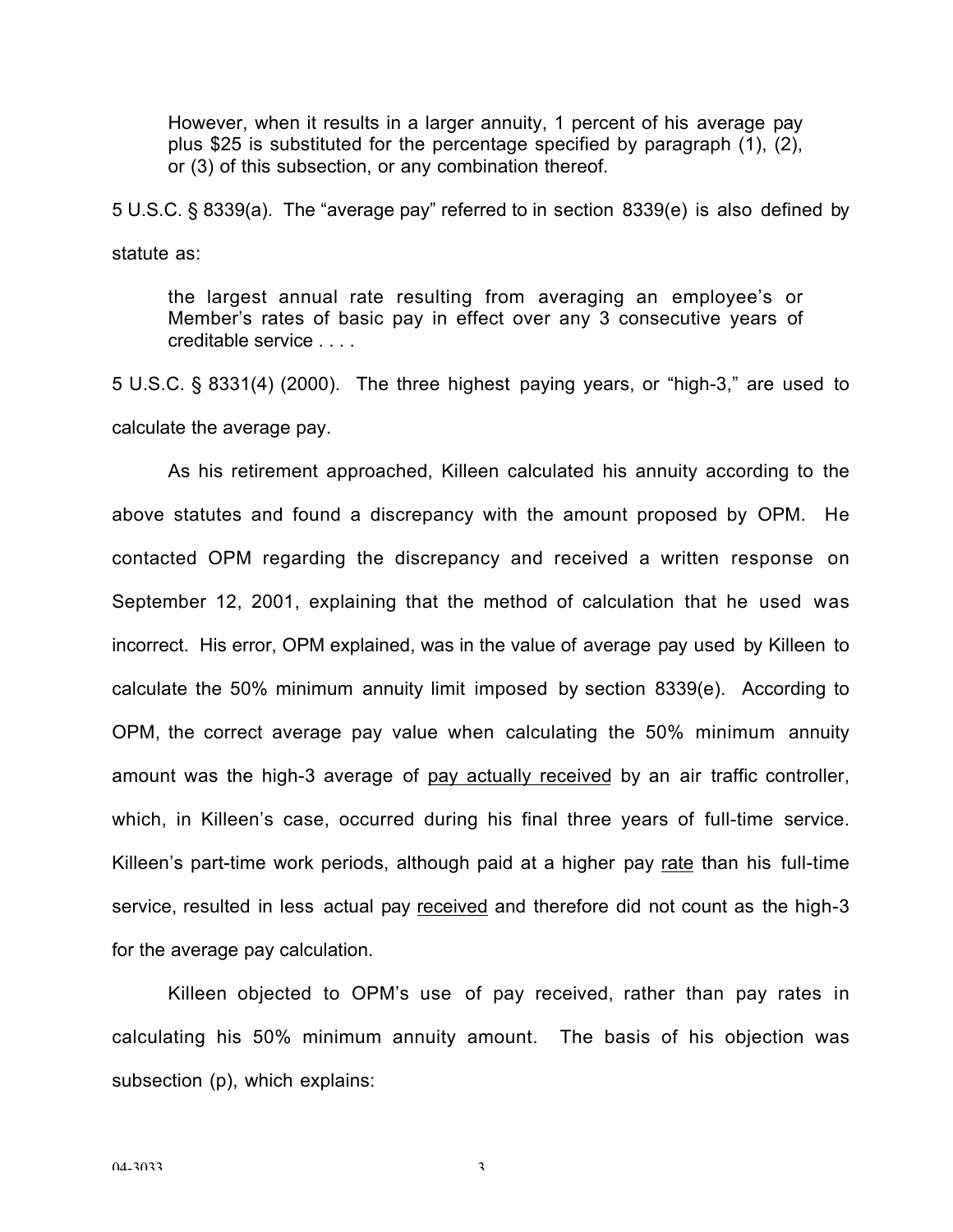In computing an annuity under this subchapter for an employee whose service includes service that was performed on a part-time basis—

(A) the average pay of the employee, to the extent that it includes pay for service performed in any position on a parttime basis, shall be determined by using the annual rate of basic pay that would be payable for full-time service in the position; and

(B) the benefit so computed shall then be multiplied by a fraction equal to the ratio which the employee's actual service, as determined by prorating an employee's total service to reflect the service that was performed on a parttime basis, bears to the total service that would be creditable for the employee if all of the service had been performed on a full-time basis.

5 U.S.C. § 8339(p)(1) (emphases added). According to Killeen's proposed methodology, subsection (p) requires the 50% minimum annuity amount to be calculated with an average pay value using a high-3 based on the deemed full-time pay rate (i.e., what he would have received if paid at the same rate as paid for his parttime service for full-time service). The resulting benefit should then be reduced according to the proration factor prescribed in subsection  $(p)(1)(B)$ . OPM rejected this methodology, explaining that subsection (p) applied only to the annuity calculations under section 8339(a)—not to the 50% minimum annuity calculation required by section 8339(e). According to OPM, the 50% minimum continued to use the definition of average pay in existence before the enactment of section 8339(p). Under the old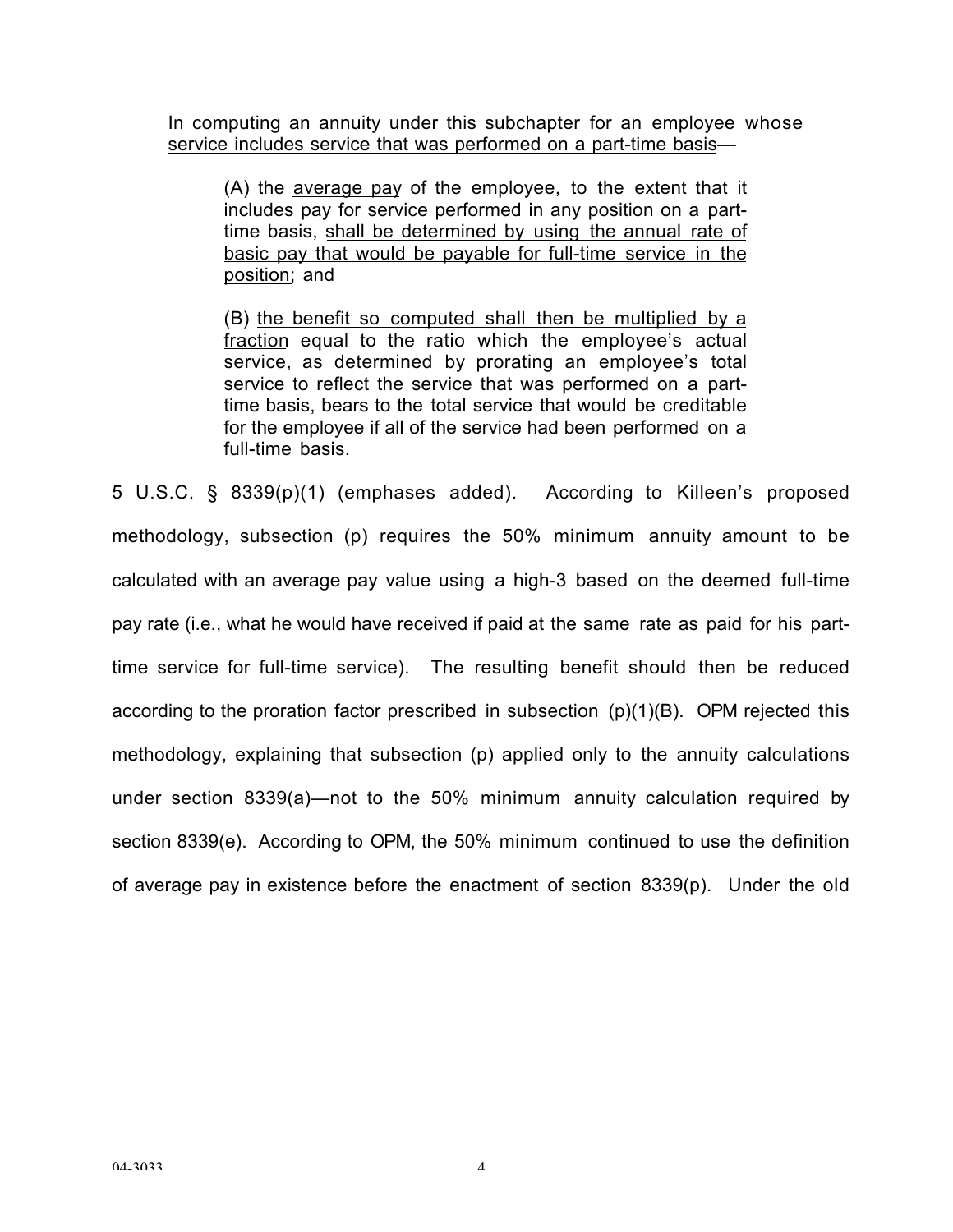definition, OPM explained, the high-3 values were based on pay actually received by the retiree rather than the deemed full-time pay rates described in subsection (p).<sup>1</sup>

Killeen began receiving his annuity payments in October of 2001, following his retirement. On January 10, 2002, Killeen received a letter from OPM explaining to him that it had miscalculated his annuity amount and that, as a result of the miscalculation, he should have been receiving more than he actually received during the October-January periods. The error, OPM explained, was that it had failed to compare the annuity amount calculated pursuant to the formula in section 8339(a) to the 50% minimum annuity amount as required by section 8336(e). The 50% minimum, it turns out, exceeded the annuity amount calculated under the section 8339(a) formula. In concluding its letter, OPM explained that, in calculating the 50% base amount, it had used a high-3 average that was based on the last three years that Killeen had worked full time as an air traffic controller. OPM selected those three years because they were the highest compensation amounts received by Killeen during his twenty-year employment.

Killeen unsuccessfully sought reconsideration of his annuity calculation by OPM. In denying his request, OPM reiterated the methodology set out in its previous letter, citing one of its regulations as additional support. That regulation, 5 C.F.R. § 831.703(f)(2), states that the deemed average pay of section 8339(p) does not apply to the 50% minimum annuity calculation in section 8339(e). Based on the statutes and

<sup>&</sup>lt;sup>1</sup> Subsection (p) was enacted on April 7, 1986 as part of Pub. L. No. 99-272, 100 Stat. 82, 334-35 (1986). Section 15204(c) of the Act explains that the "amendments made by [section 15204 are] effective with respect to service performed on or after the date of the enactment of [the] Act." When calculating annuities, therefore, subsection (p) only accounts for part-time service occurring after April 7, 1986.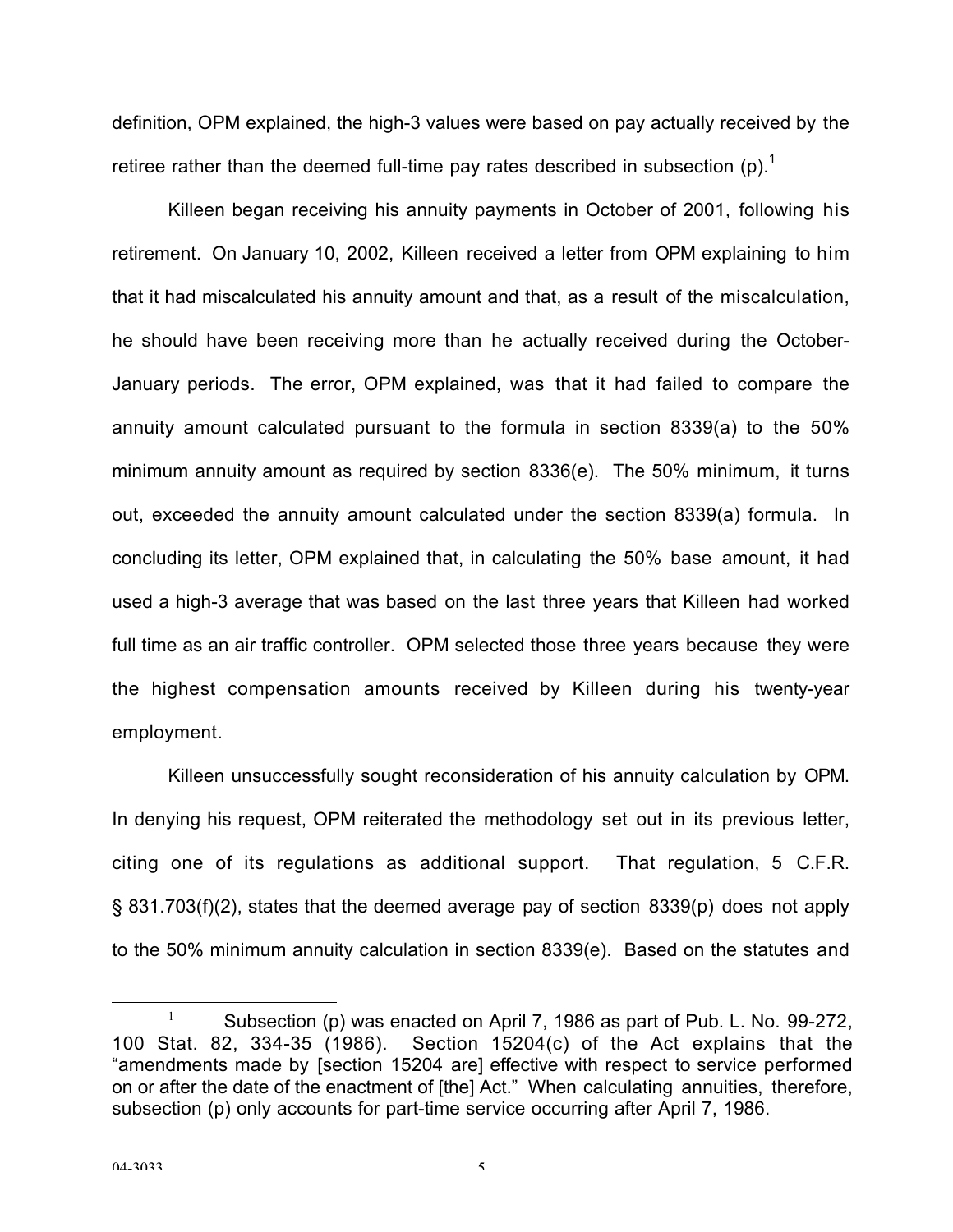its regulation, OPM concluded that "[Killeen's] proposed methodology reflects an inaccurate interpretation of statutory construction and it's [sic] implementation would result in the creation of an annuity computation formula and payment of a retirement benefit that is not otherwise expressly provided for by law or regulation."

Killeen appealed OPM's decision to the Board, where an Administrative Judge affirmed without notable change. The Administrative Judge described the annuity computation for air traffic controllers as choosing "the larger of the rate of annuity computed according to 5 U.S.C. § 8339(p) as implemented by 5 C.F.R. § 831.703 or 50% of the actual earned average pay of the employee according to 5 U.S.C. § 8339(e)." Initial Decision, slip op. at 4 (emphasis added). Killeen filed a petition for review of the Administrative Judge's decision with the Board. Killeen's petition was denied, causing the Administrative Judge's decision to become final. Final Order, slip op. at 2. Killeen timely appealed the decision to this court, and we have jurisdiction pursuant to 28 U.S.C. § 1295(a)(9).

#### II. DISCUSSION

#### A. Standard of Review

Our review of board decisions is limited under 5 U.S.C. § 7703(c). A final board decision may be reversed only if that decision is found to be: (1) arbitrary, capricious, an abuse of discretion or otherwise not in accordance with law; (2) obtained without procedures required by law; or (3) unsupported by substantial evidence. Farrell v. Dep't of Interior, 314 F.3d 584, 589 (Fed. Cir. 2002).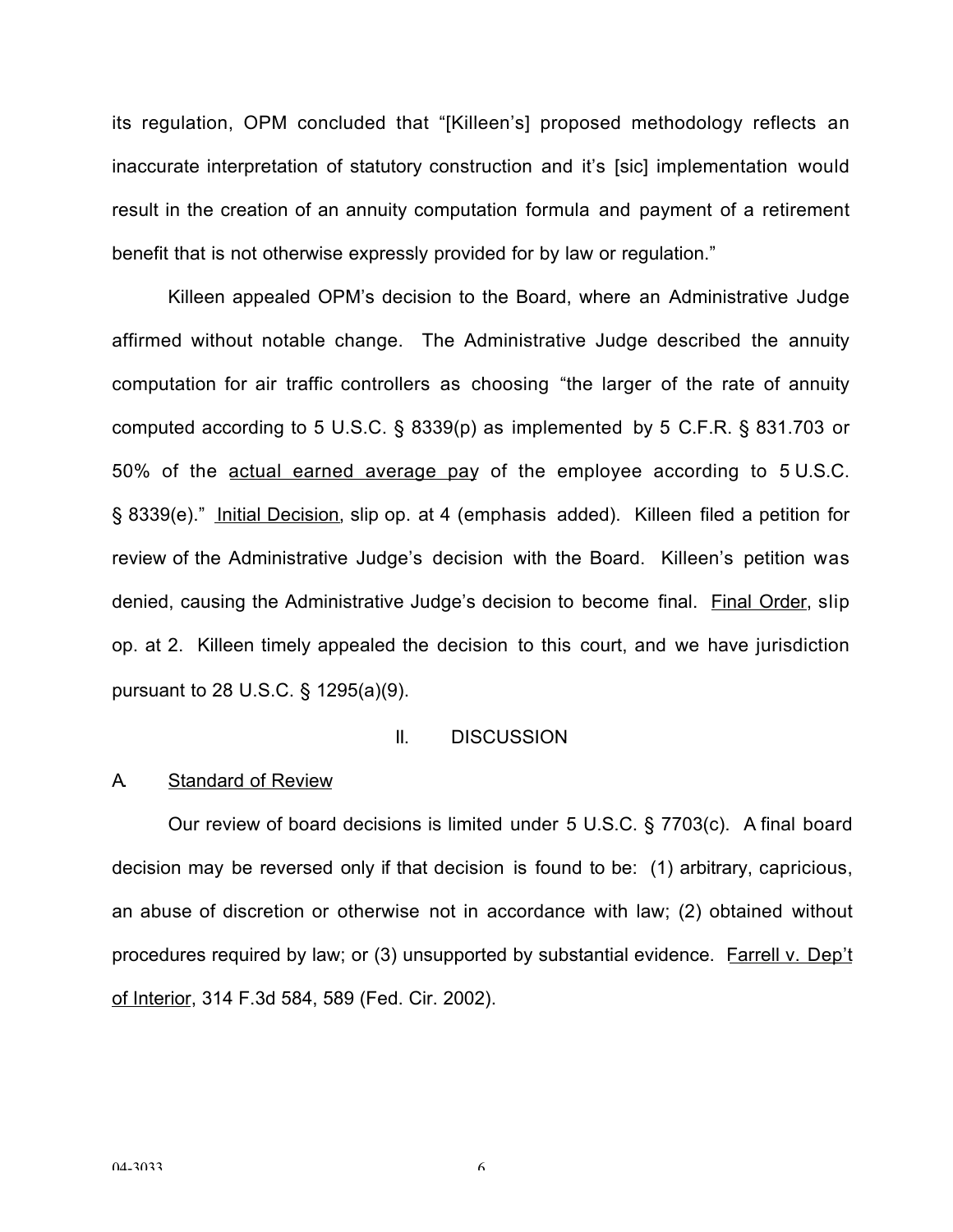#### B. Analysis

#### 1. Level of Deference

OPM's regulation, 5 C.F.R. § 831.703(f)(2), plainly prohibits the use of the deemed annual pay methodology of subsection (p) when calculating the 50% minimum annuity for air traffic controllers under section 8339(e). It was promulgated pursuant to OPM's authority to "prescribe such regulations as are necessary and proper to carry out" section 8339. 5 U.S.C. § 8347(a) (2000). Instead of following the usual notice-and-comment procedures, however, OPM promulgated the regulation under the "good cause" exception contained in 5 U.S.C. § 553(b)(3)(B). Consequently, although OPM did receive nineteen comments on the regulation, the regulation did not undergo the full rigor of notice-and-comment formalities. See 52 Fed. Reg. 1621, 1622 (Jan. 15, 1987) (invoking the good cause exception to notice requirements of APA).

OPM identifies Chevron U.S.A., Inc. v. Natural Resources Defense Council, Inc., 467 U.S. 837 (1984), as the appropriate level of deference for our review of its regulatory interpretation of section 8339. Under Chevron, courts apply a "two-part inquiry in cases in which a court reviews an agency's construction of a statute that it administers." Stearn v. Dep't of the Navy, 280 F.3d 1376, 1382 (Fed. Cir. 2002). First, a court must determine "whether Congress has directly spoken to the precise question at issue. If the intent of Congress is clear, that is the end of the matter; for the court, as well as the agency, must give effect to the unambiguously expressed intent of Congress." Chevron, 467 U.S. at 842-43. If the intent of Congress is not clear, the second part of the inquiry requires a court to assess "whether the agency's answer is based on a permissible construction of the statute." Id. at 843. An agency's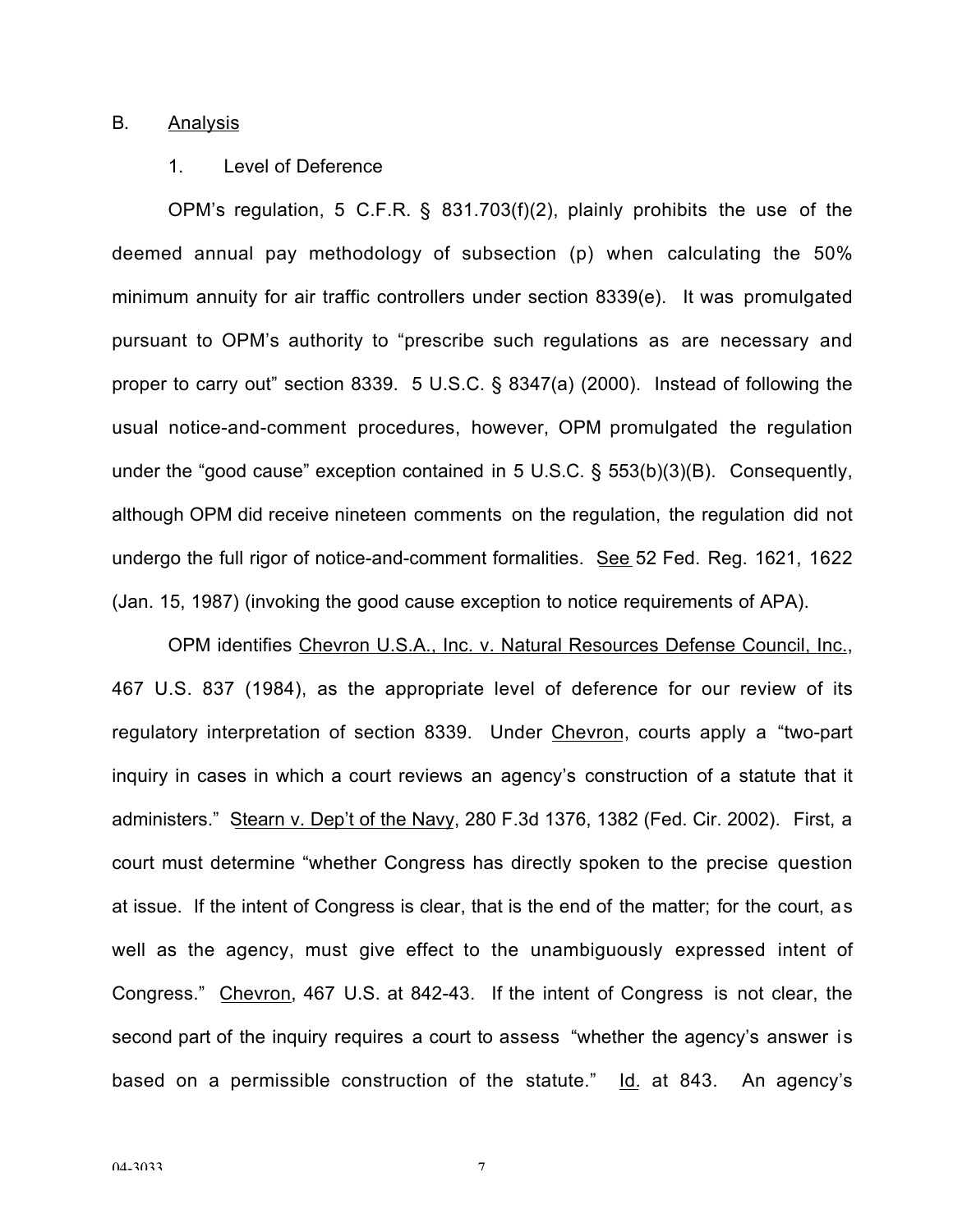interpretation will be respected so long as it is not "arbitrary, capricious, or manifestly contrary to the statute." Id. at 844.

Deference under Chevron, however, is only warranted where Congress authorized an agency to make rules carrying the force of law, and the agency has exercised that authority. United States v. Mead Corp., 533 U.S. 218, 226-27 (2001). Where Chevron does not apply, the agency's interpretation may still be afforded some deference according to a variety of factors to be considered by a reviewing court. See id. at 228 (citing Skidmore v. Swift & Co., 323 U.S. 134 (1944)). These factors include "the degree of the agency's care, its consistency, formality, and relative expertness, and . . . the persuasiveness of the agency's position." Mead Corp., 533 U.S. at 228 (citations omitted).

The appropriate deference due a regulation promulgated under the exception of section 553(b)(3)(B) does not appear to have been addressed by any court subsequent to the Supreme Court's decision in Mead. We need not resolve the issue for this appeal, however, as we find that the intent of Congress in enacting subsection (p) is clear. Under any degree of deference, therefore, OPM's regulation fails.

#### 2. Statutory Interpretation

Killeen's statutory argument is straightforward. He acknowledges that OPM previously used the actual salary received by a government employee when determining the high-3 salary years for purposes of calculating that employee's average pay. He asserts, however, that the addition of section 8339(p) in 1986 terminated that practice for periods of employment occurring after April 6, 1986, involving part-time service. With the addition of section 8339(p), Killeen explains,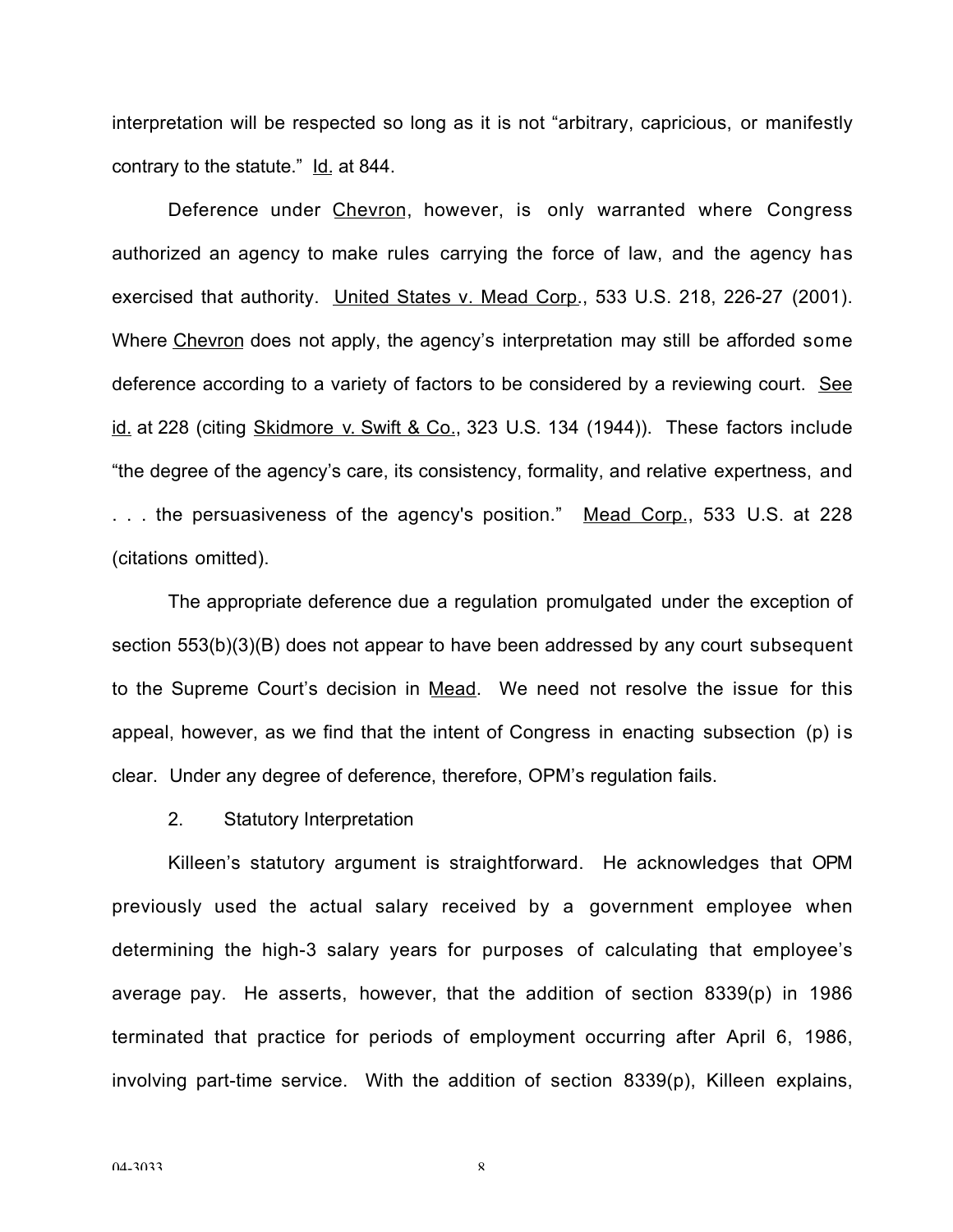annuities based in part on part-time service are calculated using the deemed full-time rate of pay, and the resulting annuity benefits prorated to account for the part-time service. OPM agrees with Killeen's interpretation of section 8339(p) for calculations made under the formula in section 8339(a), but does not agree that the average pay provisions of section 8339(p) apply when calculating section 8339(e)'s 50% minimum.

The starting point of any statutory analysis is, of course, the language of the statute. Raney v. Fed. Bureau of Prisons, 222 F.3d 927, 931 (Fed. Cir. 2000) (en banc). As explained above, section 8331(4) defines "average pay" as an average "rate" of pay. 5 U.S.C. § 8331(4). As OPM correctly points out, however, this has historically been interpreted as meaning the amount actually received. The Court of Appeals for the District of Columbia Circuit so held based on a variety of factors, including the dependence of "average pay" on the definition of "basic pay," which it determined to be pay actually received by an employee, congressional concern over the cost of the civil service retirement system reflected in the legislative history, and the statutory structure. Am. Postal Workers Union v. U.S. Postal Serv., 707 F.2d 548, 562-64 (D.C. Cir. 1983) ("APWU"). In addition to the District of Columbia Circuit's decision in APWU, OPM relies heavily on the legislative history surrounding the enactment of the air traffic controller retirement provisions, sections 8336(e) and 8339(e).

The flaw in OPM's reliance on these sources is their timing, as they all pre-date the 1986 amendment that added subsection (p). While these sources are relevant to interpreting the unamended statutory provisions, they are not necessarily indicative of the meaning of the provisions following the addition of subsection (p). Killeen's argument is exactly that: the addition of section 8339(p) in 1986 altered the definition of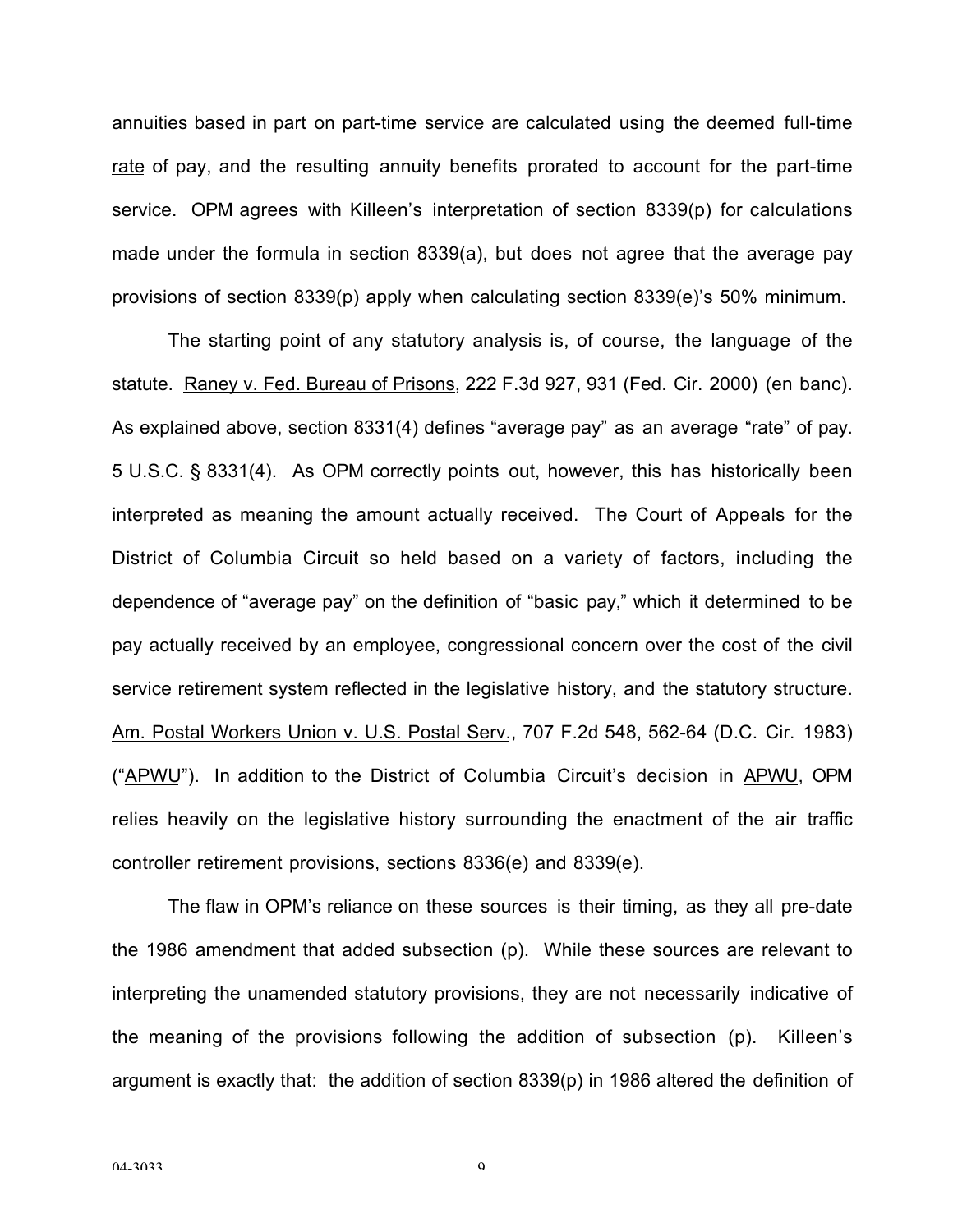"average pay" articulated by the District of Columbia Circuit in APWU. We agree with Killeen's assertion.

Section 8339(p) explains:

In computing an annuity under this subchapter for an employee whose service includes service that was performed on a part-time basis—

(A) the average pay of the employee, to the extent that it includes pay for service performed in any position on a parttime basis, shall be determined by using the annual rate of basic pay that would be payable for full-time service in the position; . . .

5 U.S.C. § 8339(p) (emphases added). Subsection (p) unambiguously modifies the definition of "average pay" when "computing" annuities under subchapter III of chapter 83 of Title 5—a subchapter that includes the annuity calculations in section 8339(e)—if the work history of a retiring employee includes a period of part-time service. Instead of considering only pay received, subsection (p)—without exception—requires OPM to calculate the annuities using the annual rate that would have been payable had that employee been employed in full-time service. Id. The benefit calculated is then prorated to account for part-time service as specified in section 8339(p)(1)(B).<sup>2</sup> 5 C.F.R. § 831.703(f)(2), which excepts the 50% minimum annuity amount of section 8339(e) from the purview of subsection (p), is inconsistent with the clearly expressed

<sup>&</sup>lt;sup>2</sup> At oral argument, counsel for OPM stressed that subsection (p)(1)(A) could not be applied in the absence of the proration of subsection  $(p)(1)(B)$ . We agree, but do not see why this poses any more difficulty than it does when applying part (B) to the formula in section 8339(a). While accounting for pre- and post-1986 employment, see supra note 1, in addition to prorating for periods of part-time and full-time service is complicated, OPM has demonstrated with the elaborate spreadsheet calculations included in the joint appendix that it is not impossible. We suspect the same can be done for the 50% limitation.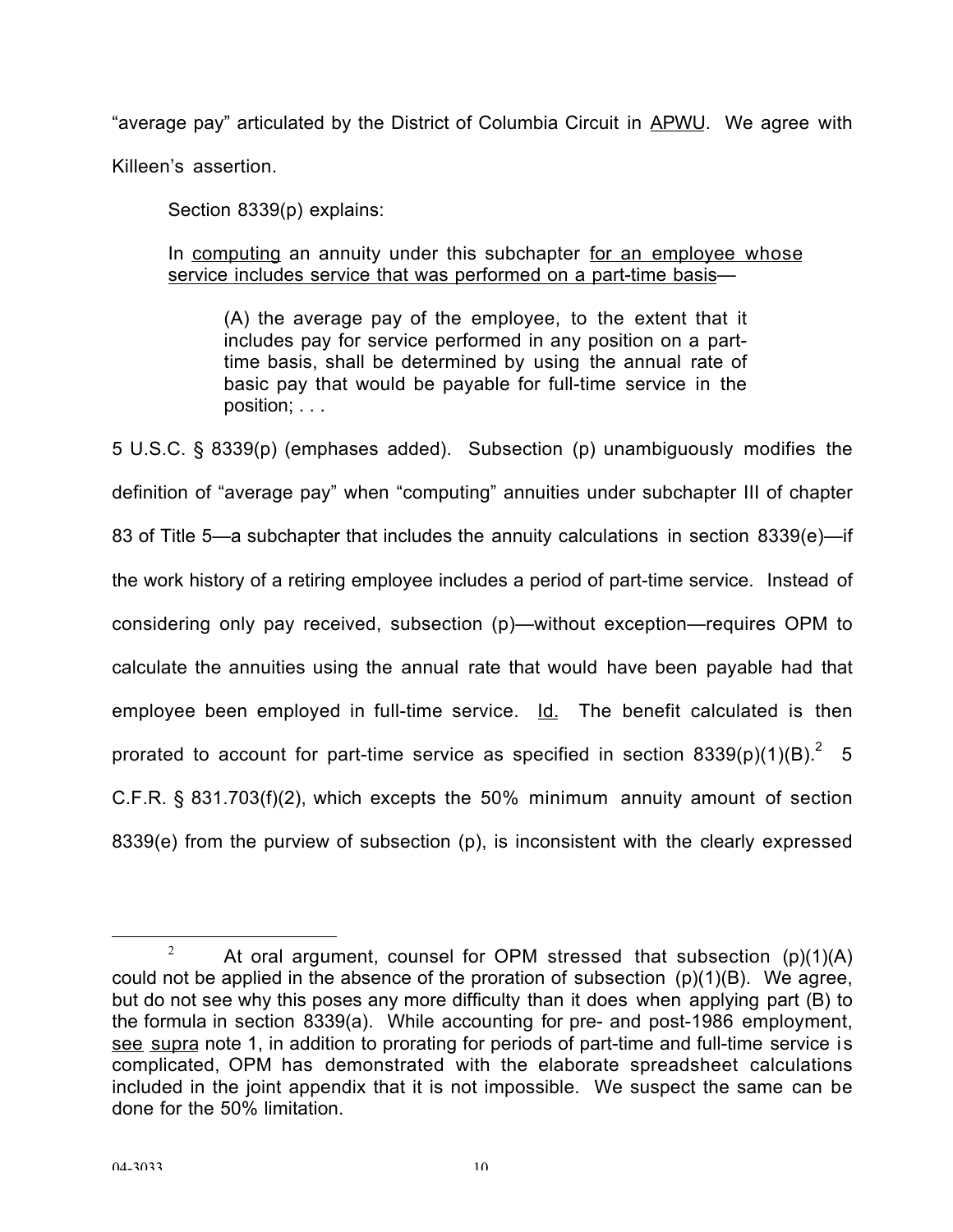intent of Congress and therefore fails under any level of judicial deference. See Thai Pineapple Canning Indus. Corp. v. United States, 273 F.3d 1077, 1083 (Fed. Cir. 2001).

Although its review is unnecessary here, the legislative history surrounding subsection (p) confirms this as the correct interpretation. White v. Dep't of Justice, 328 F.3d 1361, 1374 (Fed. Cir. 2003). As both parties point out, Congress clearly described the loophole that it intended to close with the enactment of the subsection. See S. Rep. No. 99-146, at 433 (1986), reprinted in 1986 U.S.C.C.A.N. 42, 392. Under the old interpretation of "average pay" announced in AWPU, a government employee could work a career in government service almost entirely on a part-time schedule, yet still receive an annuity upon retirement commensurate with their full-time co-workers by shifting to a full-time schedule during their final three years of government service. As the pay received in these final three years of full-time service typically exceeded the pay received for any year of part-time service, under the old interpretation the three full-time service years became the high-3 salary used in OPM's average pay calculation. The employee's annuity, which was calculated directly from average pay, became similarly inflated. Id. With subsection (p), Congress attempted to eliminate the statutory windfall to part-time employees by creating parity in the average pay calculation for full- and part-time employees and adjusting for part-time service later at the annuity-calculation stage.

Killeen correctly explains that precluding the application of section 8339(p) to the 50% minimum of section 8339(e), as OPM's regulation does, has the effect of preserving the very loophole that Congress intended to close. Applying OPM's regulation in the circumstances described above (i.e., an employee working a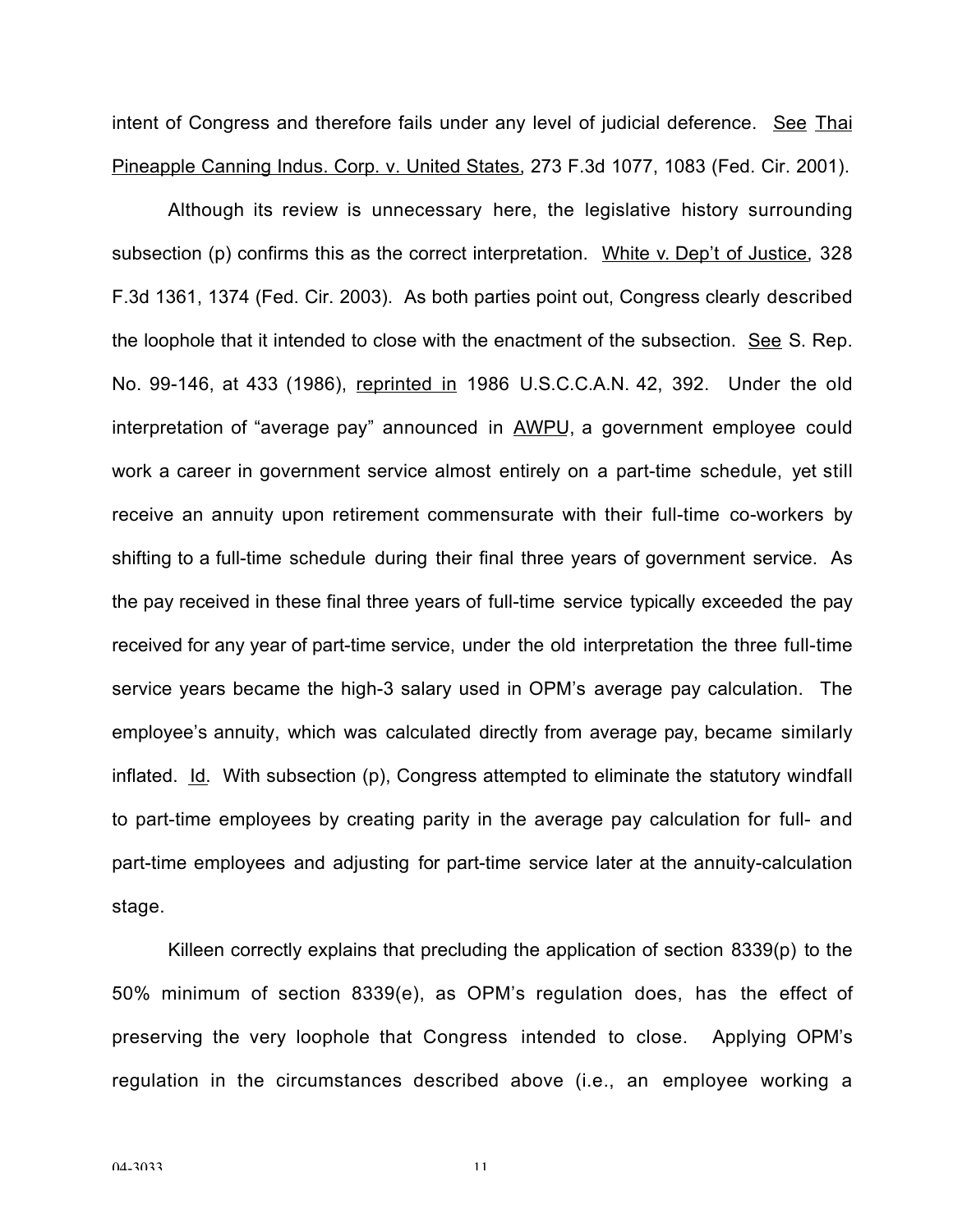predominantly part-time career and then shifting to full time for their final three years), the high-3 salary average for the 50% calculation continues to be calculated under the old interpretation of "average salary," using the actual compensation received by the employee. Under OPM's regulation, an enterprising part-timers may still receive 50% of his final three years' salary regardless of his actual work history—exactly the practice that Congress attempted to end with subsection (p). Thus, in addition to finding no support in the statutory language, OPM's regulation is inconsistent with the statute's stated congressional purpose.

OPM makes a variety of arguments in defense of its regulation. It engages in an in-depth review of the history and rationale of Congress's special treatment of air traffic controllers. Again, this history is instructive on the background of the statute but sheds no light on the effect of section 8339(p). OPM also argues that, had Congress intended to change the definition of average pay, it could have modified section 8331(4) directly. While OPM is correct that Congress could have amended the definition of average pay directly, the fact is that Congress did not. What we are left with is the unambiguous language of section 8339(p), which explains that it applies broadly to all annuities computed under the subchapter. That Congress could have placed the provision elsewhere is without consequence.

OPM's final argument depends on a fine parsing of the text of subsection (p). According to OPM, subsection (p)'s instruction to use the deemed average pay only when "computing an annuity" limits its application in section 8339(e) to the formula of section 8339(a) incorporated by reference. OPM finds support for its argument in section 8339(e), which explains that "[t]he annuity of an employee retiring under section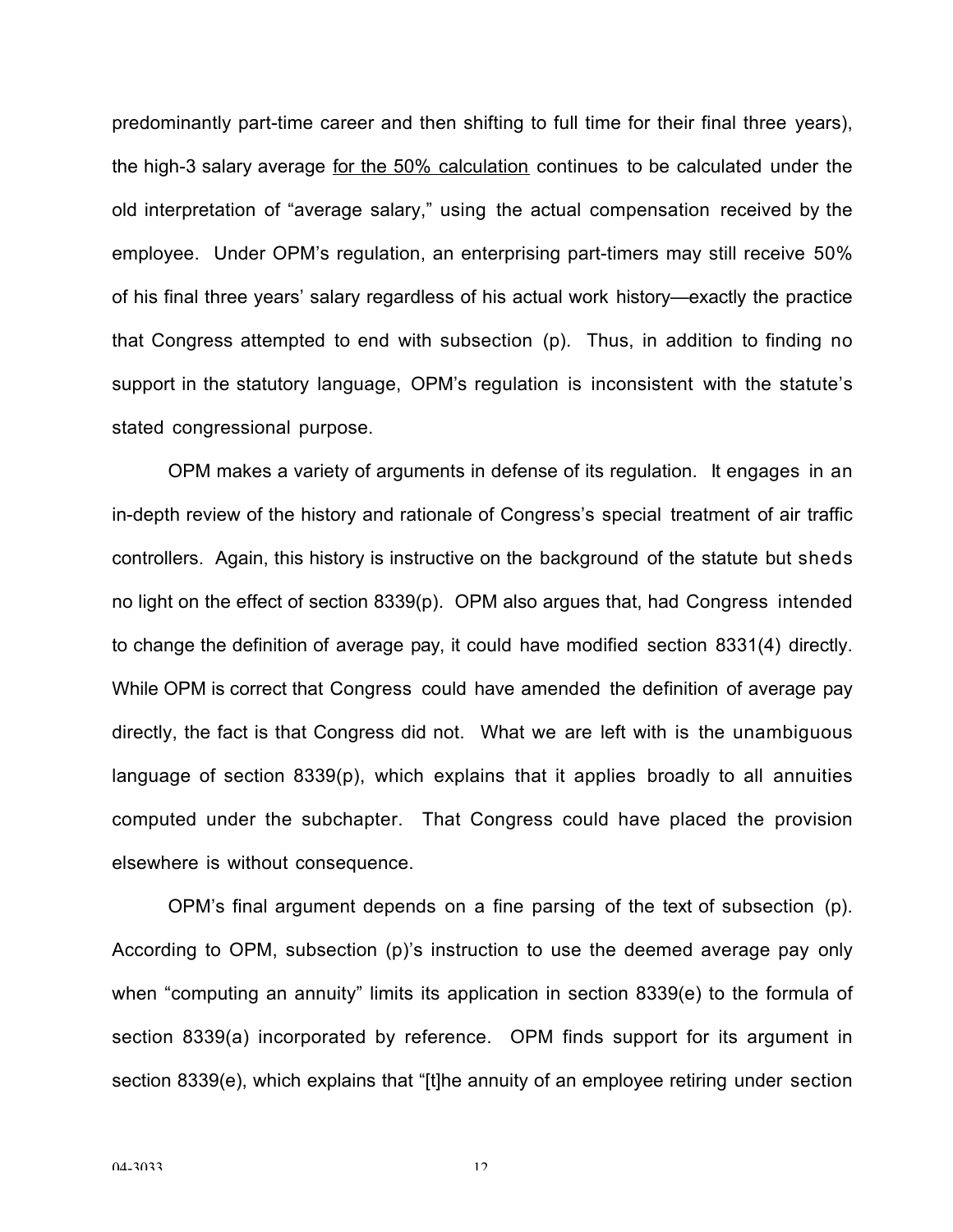8336(e) of this title is computed under subsection (a) of this section. That annuity may not be less than 50 percent of the average pay of the employee . . . ." 5 U.S.C. § 8339(e). Based on section 8336(e)'s use of "is computed," OPM argues that the deemed average salary of section 8339(p) applies only to the annuity "computed" in section 8339(a). The 50% minimum annuity provision in section 8339(e), according to OPM, is not a "computation" within the meaning of subsection (p).

We disagree with OPM's conclusion for several reasons. Initially, we note that the title of section 8339 is "Computation of Annuity," suggesting that all of its provisions, subsection (e) included, are "computations." Consistent with its title, other provisions of section 8339 refer generally to subsection (e) as an annuity computation. See, e.g., 5 U.S.C. § 8339(f) ("The annuity computed under subsections (a) through (e) . . . ."). The remainder of section 8339, therefore, views subsection (e)—which consists of both the formula for calculating annuity benefits provided in section 8339(a) and the 50% minimum limitation—as an independent annuity computation. The language of the statute simply does not reflect the precision that OPM's argument requires to succeed.

Moreover, the position adopted by OPM in its regulation and urged on appeal requires us to construe the term "average pay" in section 8339(a) as the average rate of pay as provided by subsection (p), while reading the same term in section 8339(e) as the actual pay received. Naturally, OPM has an uphill climb to persuade us that such an interpretation is correct. See Sorenson v. Sec'y of Treasury, 475 U.S. 851, 860 (1986) ("The normal rule of statutory construction assumes that identical words used in different parts of the same act are intended to have the same meaning." (internal